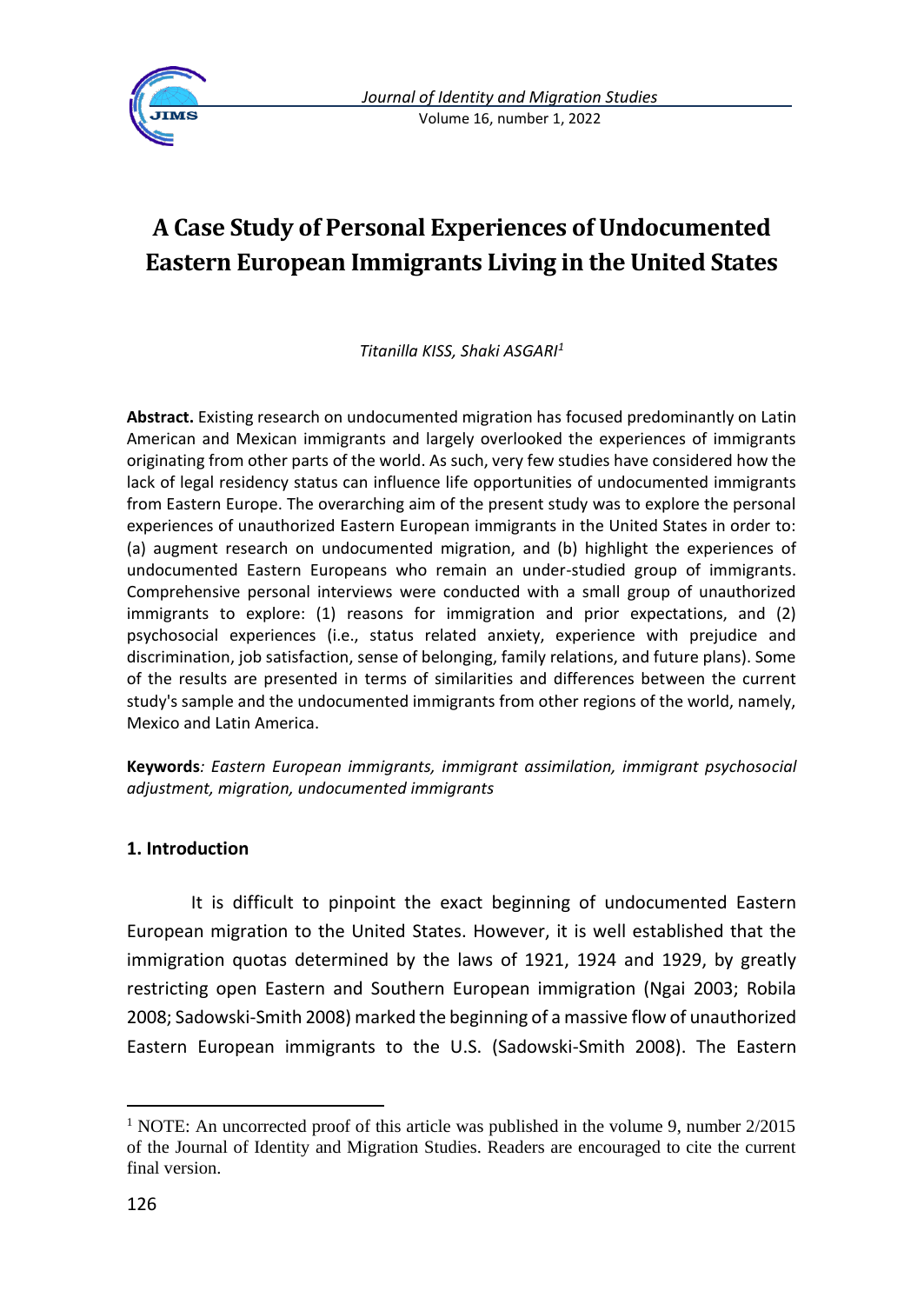

European emigration then dramatically declined between the Great Depression and World War 2 (Sadowski-Smith 2008) and continued to decline between 1945 and 1991 as Eastern Europe became subject to Soviet control. During this time period, communist authorities exercised restrictive exit policies that severely limited the ability for Eastern Europeans to travel internationally (Robila 2007; Robila 2008). The fall of the Eastern European communist regimes in the late 1980's and the collapse of the Soviet Union in 1991 brought forth a new surge of both legal and illegal Eastern European immigrants into the United States (Robila 2007; Robila 2008; Sadowski-Smith 2008). Due to this influx, the Eastern European-born population in the United States nearly doubled from 1,231,372 in 1990 to 2,171,906 in 2011 (Migration Policy Institute 2013a), representing approximately 5.4% of the total immigrant population in the United States (Migration Policy Institute 2013b).

The Eastern European-born population includes four distinct groups of immigrants: naturalized citizens, legal permanent residents, legal nonimmigrants, and undocumented immigrants, all of whom differ greatly in terms of their rights and privileges (Massey and Bartley 2005). Although it is difficult to determine the exact number of undocumented Eastern European immigrants, reports indicate that there were approximately 300,000 undocumented European natives residing in the U.S. as of January 2011 (Hoefer, Rytina, and Baker 2012).

Despite the increasing number of undocumented Eastern European immigrants in the United States, there is relatively little known about this population (for exceptions see: Gozdziak 1999; Ngai 2003; Sadowski-Smith 2008). Previous research exploring undocumented migration has predominantly examined the struggles and/or everyday experiences of Mexican and Latin American immigrants (e.g., Abrego and Gonzales 2010; Belliveau 2011; Campbell 2008; Cleaveland 2010; Cleaveland and Pierson 2009; Gomberg-Muñoz 2010; Perez et al. 2009; Perez et al. 2010; Sternberg and Barry 2011; Walter, Bourgois, and Loinaz 2004). This research interest may be explained and warranted by the fact that 58% of unauthorized immigrants in the U.S. are Mexican natives and 23% are other Latin American natives (Passel and Cohn 2011). However, an unintended consequence of such research focus can undermine the diversity of the unauthorized immigrant population currently residing in the United States (Rivera-Batiz 2001) and may feed into the stereotypic portrayal of the unauthorized immigrant as a Mexican border crosser (Ngai 2003). Reports indicate that a large percentage, perhaps as many as 45% of the total unauthorized immigrant population, have entered the United States legally and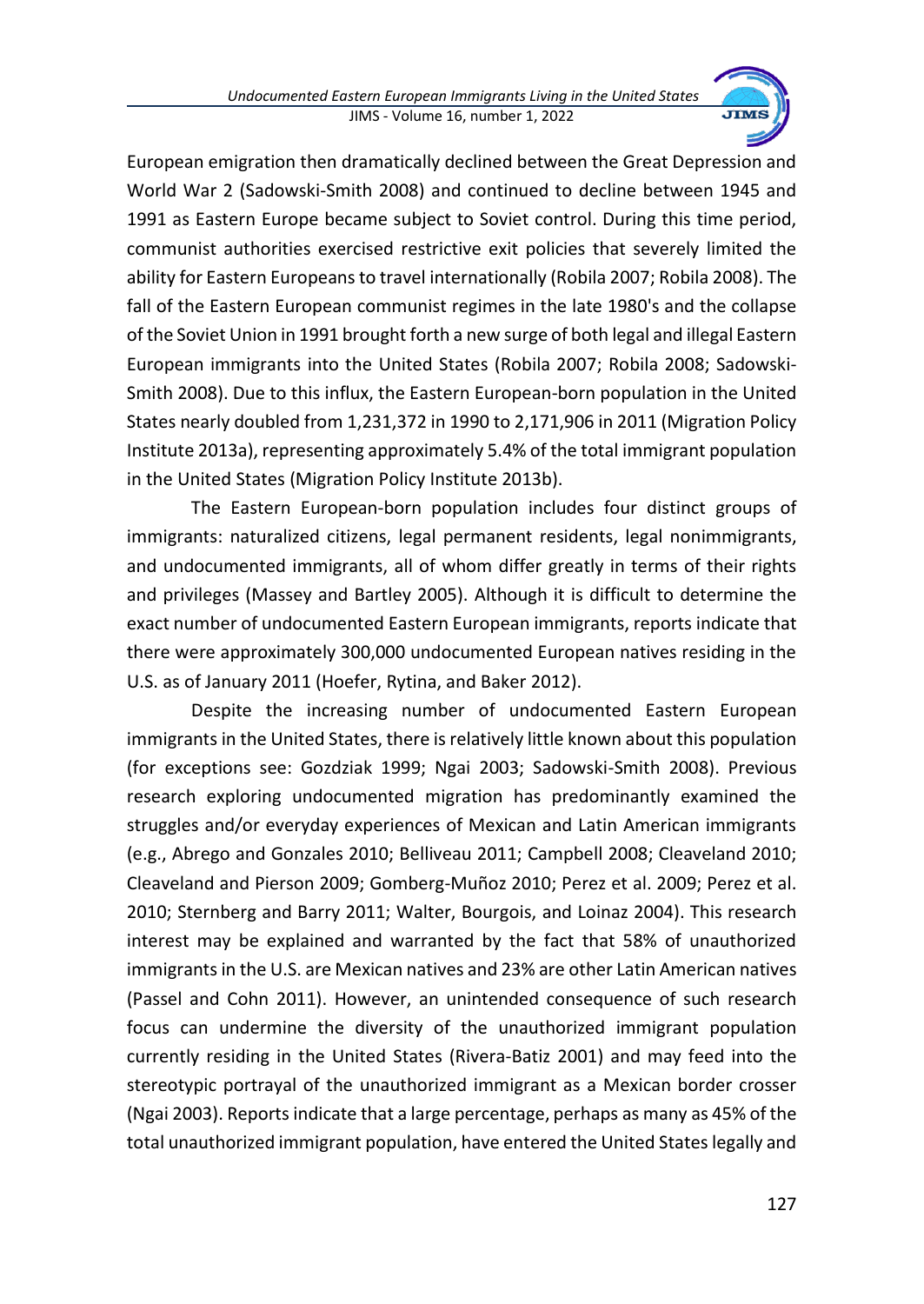

have become unauthorized residents by overstaying their visas (Pew Hispanic Center 2006). Reports also indicate that visa overstayers and border crossers seem to differ on several dimensions(Rivera-Batiz 2001). For example, on average, visa overstayers compared with border crossers seem to have more years of schooling (11.6 years compared to 7.1 years), are more likely to hold technical or professional jobs (28.2% compared to 8.3%), and have higher family income per person (\$9,054 compared to \$6,218) (Rivera-Batiz 2001). Furthermore, the socio-demographic make-up of visa overstayers (i.e., educational attainment) seems to be more similar to the U.S. general immigrant population than to the border crossers' population (Rivera-Batiz 2001). These statistics seem to typify the undocumented Eastern European immigrants, the majority of which happen to be visa overstayers (Pew Hispanic Center 2006). A direct comparison of the demographic characteristics of undocumented Latin American and Eastern European immigrants in metropolitan Chicago showed that undocumented Latin Americans experienced higher rates of unemployment and earned lower hourly wages compared with their Eastern European counterparts (Mehta et al. 2002). Furthermore, while securing white-collar jobs presented a challenge for both, Latin American and Eastern European immigrants, undocumented status limited the access to these jobs only for Latin American immigrants (Mehta et al. 2002).

The combined outcome of the research outlined in this paper provides an account of socioeconomic and demographic differences between undocumented Eastern Europeans and Mexican and Latin American immigrants. This work might also suggest that Eastern European natives are less likely to encounter the negative impacts of an undocumented status than Mexicans and Latin Americans or in general non-White immigrants. Undoubtedly race compounds the difficulties experienced by non-White undocumented immigrants. For example, race clearly played a significant role in a series of immigration raids in Chandler Arizona in 1997, where Latino immigrants became the direct target of scrutiny, whereas "persons who passed for white or Black were never questioned about their citizenship or for proof of their immigrant status" (Romero 2008, 147). However, a recent investigation suggests that although the racial makeup of Eastern European immigrants allows them to more easily blend in with the general population of the U.S. and can protect them against ethnic discrimination, these immigrants, nevertheless, experience psychological stress (i.e., fear of deportation) and daily struggles that are similar to the experiences of their Latin American counterparts (Gozdziak 1999).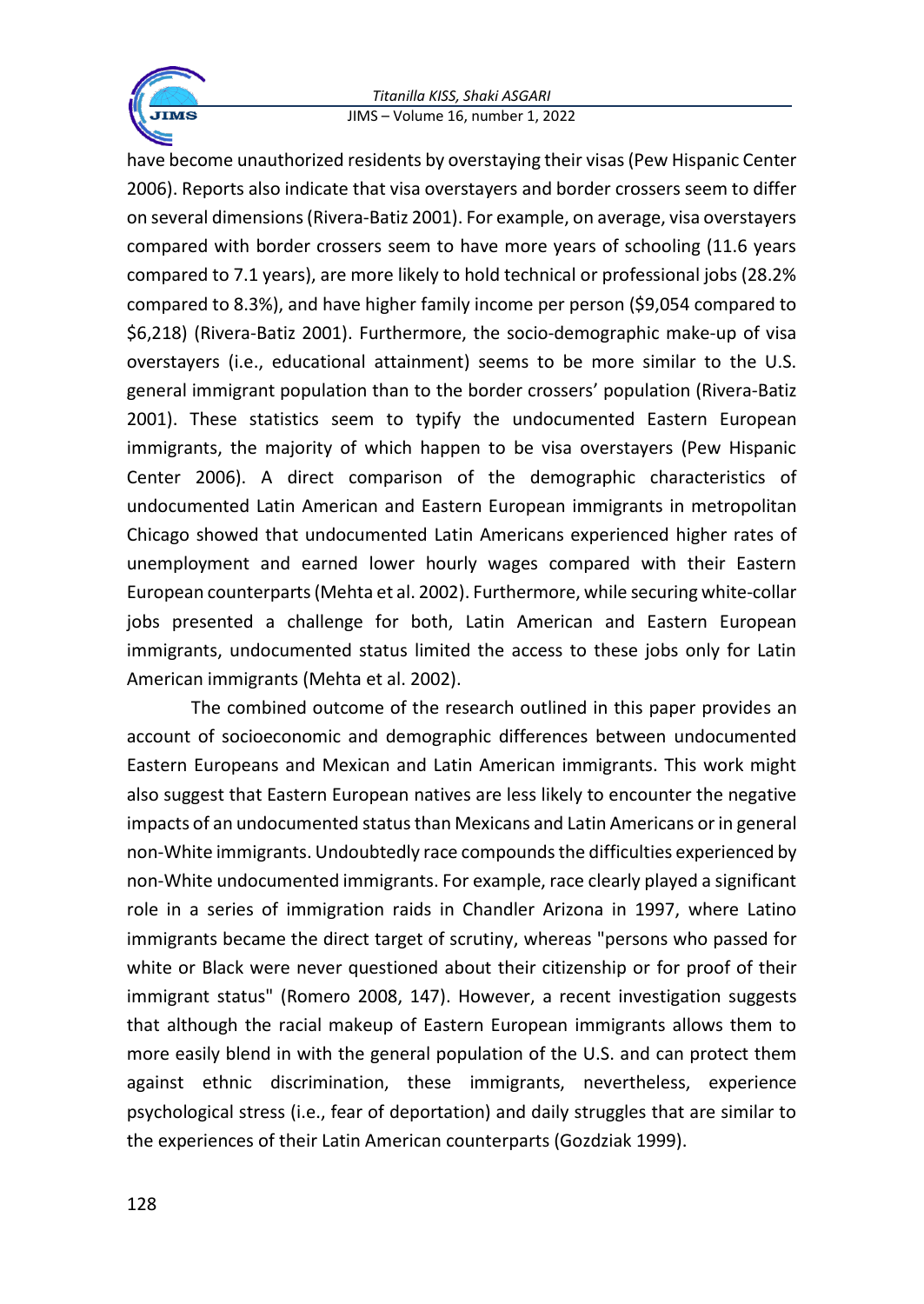

Although investigators have begun to highlight the heterogeneity of the U.S. immigrant population, they have primarily focused on the demographics and socioeconomic trends associated with each subpopulation within the undocumented immigrant population. As such, in our study, we were interested to further augment the existing research by exploring the relationship between undocumented status and everyday personal experiences of Eastern European immigrants. Our interviews with a small number of undocumented residents enabled us to gather first-hand accounts of the participants' experiences as they tried to work, raise a family and navigate life in their adopted country. Practical difficulties limited our access to a large sample of undocumented immigrants, thereby making it difficult to formulate any inferential conclusions and/or any meaningful comparisons between our sample and other samples of undocumented immigrants. However, when possible, the results are presented in terms of similarities and differences between our sample and undocumented immigrants from other parts of the world, namely, Mexico and Latin America.

### **2. Method**

### *2.1 Participants*

In this study, we refer to all of our participants as Eastern European, although we feel this description needs some clarification. Some of the participants, such as those from Hungary and Slovakia, are technically Central Europeans due to the geographical location of their countries within Europe. However, many Eastern European as well as Central European countries (e.g., Slovakia, Hungary, etc.) remained under the control of the former Soviet Union's communist regime after World War II up until the late 1980's. Due to this shared historical past, we have referred to Central European participants as Eastern European throughout our paper.

In recruiting vulnerable research participants from what is considered to be a hidden population (Faugier and Sargeant 1997; Lahman et al. 2011), we faced crucial methodological issues, including random sampling. We were able to recruit nineteen participants by using snowball sampling as a referral method, where a few initial contacts generated further contacts (Atkinson and Flint 2001; Browne 2005). Previous research provides convincing arguments that when studying hard to reach populations where random assignment is not feasible (Faugier and Sargeant 1997)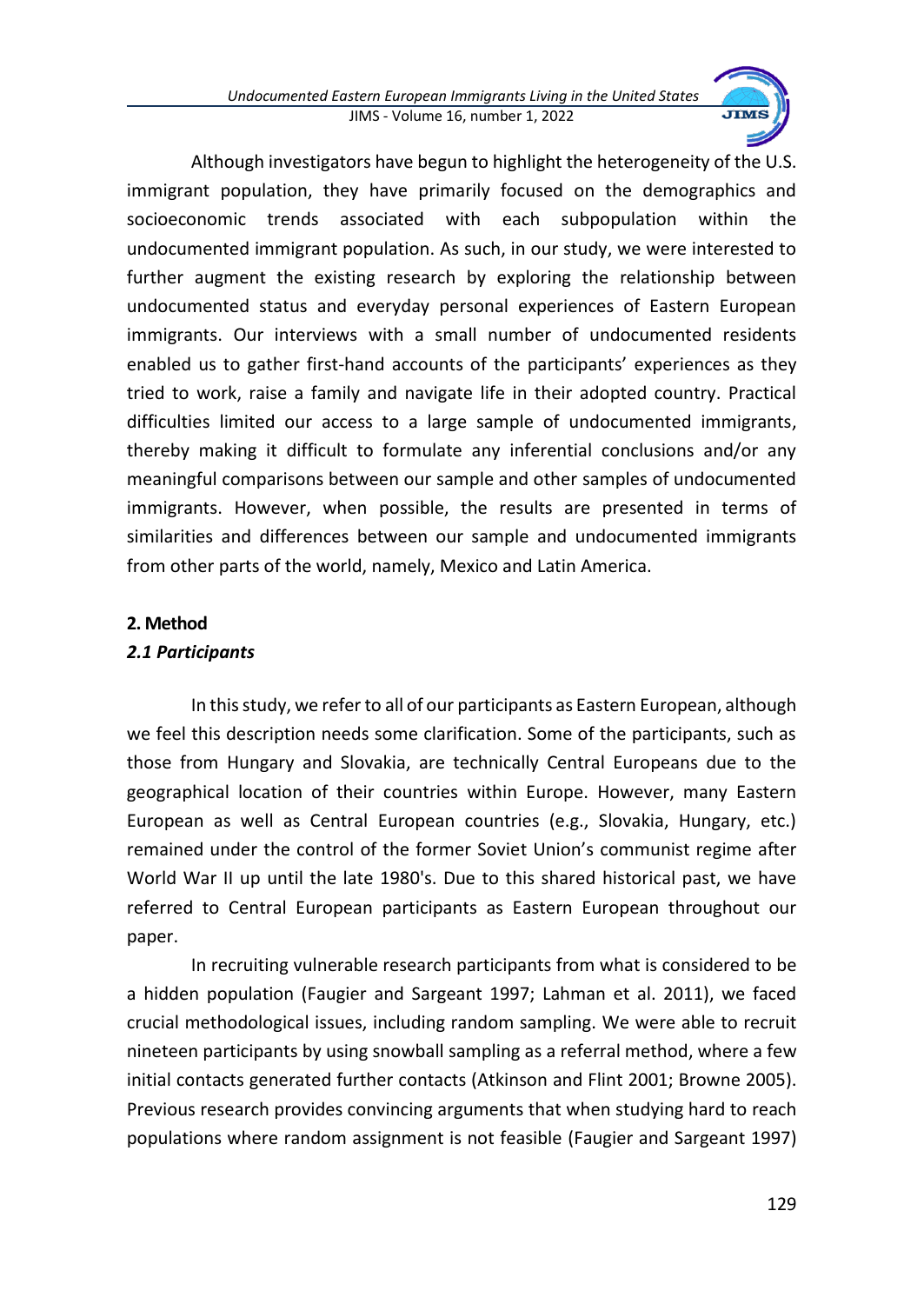

and when the aim of the study is exploratory or descriptive (Hendriks and Blanken 1992), snowball sampling presents an acceptable and commonly used non-random technique. Although our non-random sampling design raises issues regarding generalization from our results, this method was congruent with our research goal of investigating a social process (Faugier and Sargeant 1997), in this case the psychosocial experiences of undocumented Eastern European immigrants.

Of the 19 interviews conducted, one of the interviews was discarded because the individual's tourist visa had not yet expired, therefore he couldn't be considered an undocumented immigrant. The other 18 participants included in this study reported being undocumented immigrants. Most of the participants (17) arrived in the United States legally holding either a temporary work or travel visa, but lost their legal status after the expiration of their visas. Only one of the participants arrived in the United States by crossing the U.S.-Mexico border. Our data is in line with previous reports indicating that the majority of undocumented Europeans are visa overstayers (Pew Hispanic Center 2006). Of the 18 participants included in our study, 7 were men and 11 were women, all of whom had immigrated to the United States between 1991 and 2010. Nine participants came from Hungary, 5 from Slovakia, 3 from Poland and 1 from Lithuania. The participants ranged in age between 25 and 40 with a mean age of 34.40 (*SD* = 4.25). Seventeen participants resided in Connecticut and one resided in New Jersey. Eight participants were married, 5 were in a romantic relationship, 4 were single and 1 was divorced. Of those in a marital or romantic relationship, 11 had partners of the same national origin and 9 had either one or two children. All of the children resided with their parents and held either an American or a dual citizenship.

Relevant reports indicate that only a small percentage of Mexican undocumented immigrants establish U.S. bank accounts during their residency in the United States (Amuedo-Dorantes and Bansak 2005). In contrast, all participants in our sample had various forms of bank accounts. In addition, contrary to misconceptions that undocumented immigrants try to avoid paper trails, most (15) of our participants, in addition to bank accounts, held various forms of traceable U.S.-issued identification documents: 11 had U.S.-issued driver's licenses, 10 had tax IDs and 5 had social security cards. Many of our participants also owned various assets in the United States. Fourteen participants owned a car, 2 owned a house, 2 owned income generating businesses and 1 had life insurance. Most participants also currently owned assets in their countries of origin: 6 owned a house, 4 owned income generating properties, 2 owned a car, 2 had a life insurance and 2 had a retirement plan.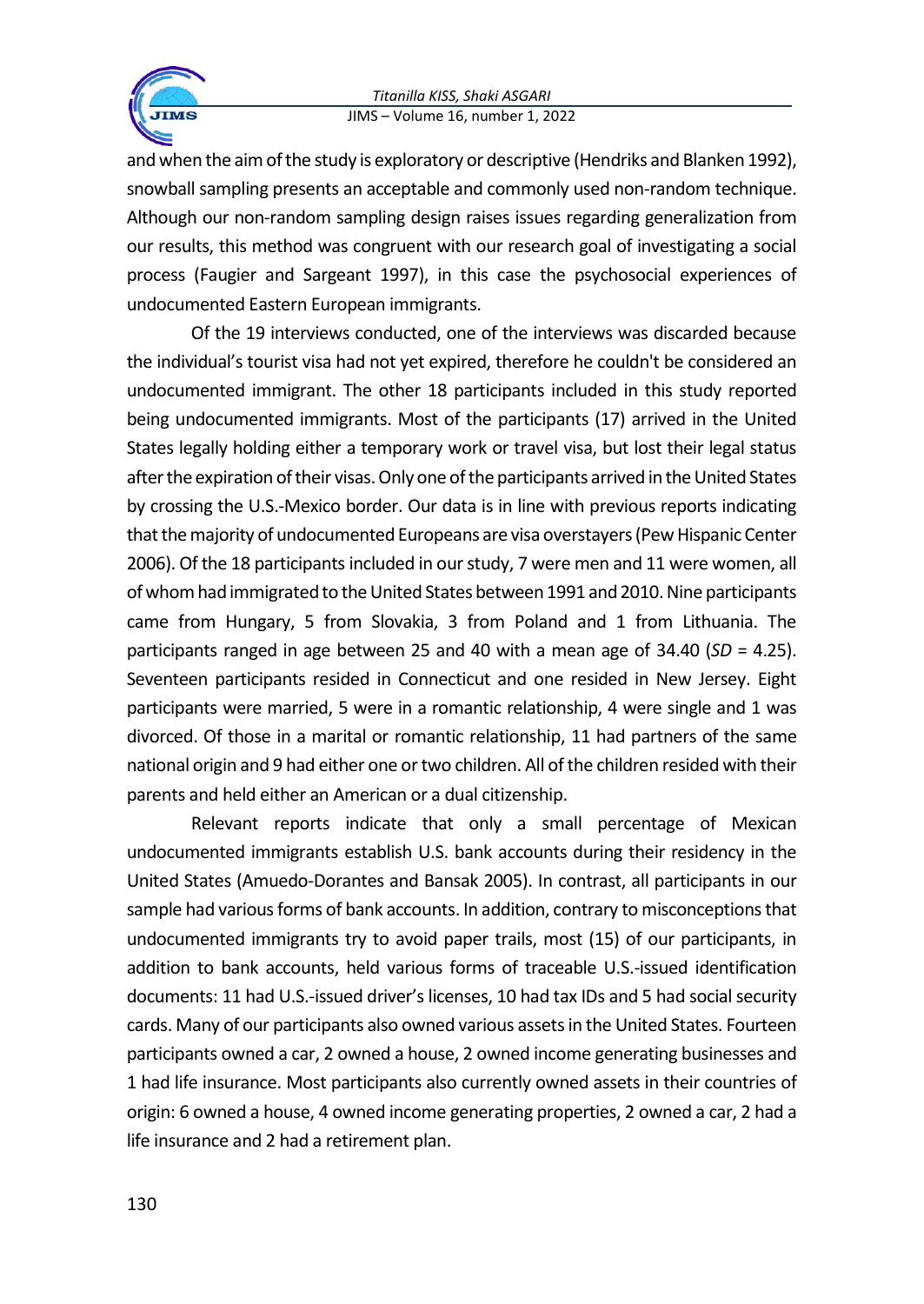

### *2.2 Measures*

The survey instruments utilized in this study included an in-person interview and a demographic questionnaire. In depth interviews were chosen as the primary method of research to allow participants the flexibility of describing their personal experiences in their own words. The interview consisted of 45 structured and semistructured questions organized into the following two themes: (1) reasons for immigration and prior expectations, and (2) everyday personal experiences (i.e., status related anxiety, experience with prejudice and discrimination, job satisfaction, sense of belonging, family relations and future plans). In addition, participants completed a demographic questionnaire containing 69 open ended and multiplechoice questions about educational, family, and employment background.

### *2.3 Procedure*

Participation in this study was voluntary and no tangible incentives were offered. Participants were recruited using snowball sampling. While recruiting participants, we openly stated that we were looking for undocumented Eastern European immigrants. At the beginning of each session, each participant was given a brief explanation of the general purpose of the study and was informed that the interview was being audiotaped for later transcription. In order to protect participants' identity, a written consent was not administered. Instead, the interviewer read the consent form out loud and asked: "Do you agree to participate?" By answering "yes", participants gave consent to take part in the study. This procedure was approved by an Institutional Review Board.

All interviews were conducted in English and the conversations lasted an average of fifty minutes. If a participant did not understand a question, the interviewer paraphrased or clarified the question. After the completion of the interview, participants completed the demographic questionnaire.

### **3. Results**

We focused on two emerging themes while analyzing the results. First, we explored participants' reasons for immigration and prior expectations about life in the U.S. and whether those expectations had been fulfilled. Second, we attempted to examine participants' personal experiences with discrimination or maltreatment,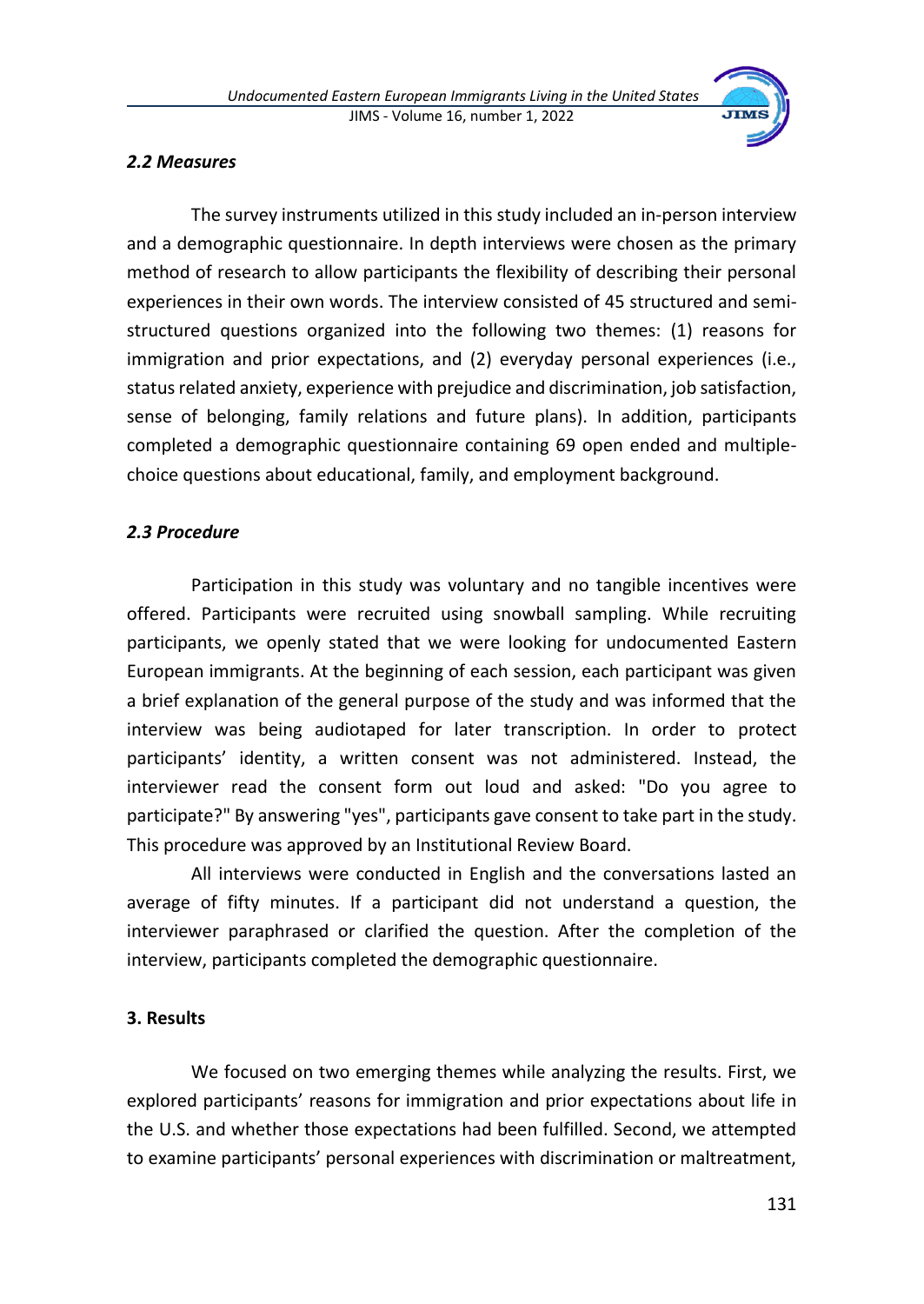

status-related fear and anxiety, employment background, family relations, sense of belonging and plans for the future. Some of the data are presented in terms of similarities and differences between our sample and undocumented Mexican and Latin American immigrants.

# *3.1 Reasons for immigration and prior expectations*

Even though most participants (17) immigrated with the clear intent of working in the United States, only three arrived with temporary work visas, while the majority (13) entered the United States holding tourist visas. Subsequently, all of these respondents became undocumented by overstaying their tourist or working visas. Only one individual reported crossing the U.S.-Mexico border illegally. Previous research indicates that fleeing poor economic conditions (Cleaveland 2011; Hernandez 2009), reunification with family members (Hernandez 2009), and escaping political turmoil in the country of origin (Chavez 1998) are among the common reasons specified as reasons for migration by Mexican and Latin American immigrants. For our sample of participants, the two most common reasons for choosing the United States as a destination were: (a) to make money (9 participants) and/or (b) to go on an adventure (9 participants). It is not surprising that many of our participants described traveling to the U.S. as exciting and adventurous, since prior to the fall of the communist regimes severe restrictions were imposed on free travel in most Eastern European countries. As a Slovakian participant described:

"It was forbidden for us [to travel] for a long time. . . . I was very curious. . . I just wanted to come and see."

Most participants (10) had no clear expectations about life in America prior to their arrival and simply came to "explore", "learn English" and "have fun". Others (7) expected to find a better life, but most of them (5) were disappointed to discover the difficulty involved in finding well-paying or meaningful work and obtaining legal residency. This disappointment resonates with the voices of undocumented Mexican women who express the perceived American prosperity as difficult to attain (Campbell 2008). Regardless of previous expectations, all our participants believed that life in the U.S. was at least somewhat easier, in terms of making a living, than life in their countries of origin. They explained that hard work in Eastern Europe did not necessarily translate into a comfortable life style.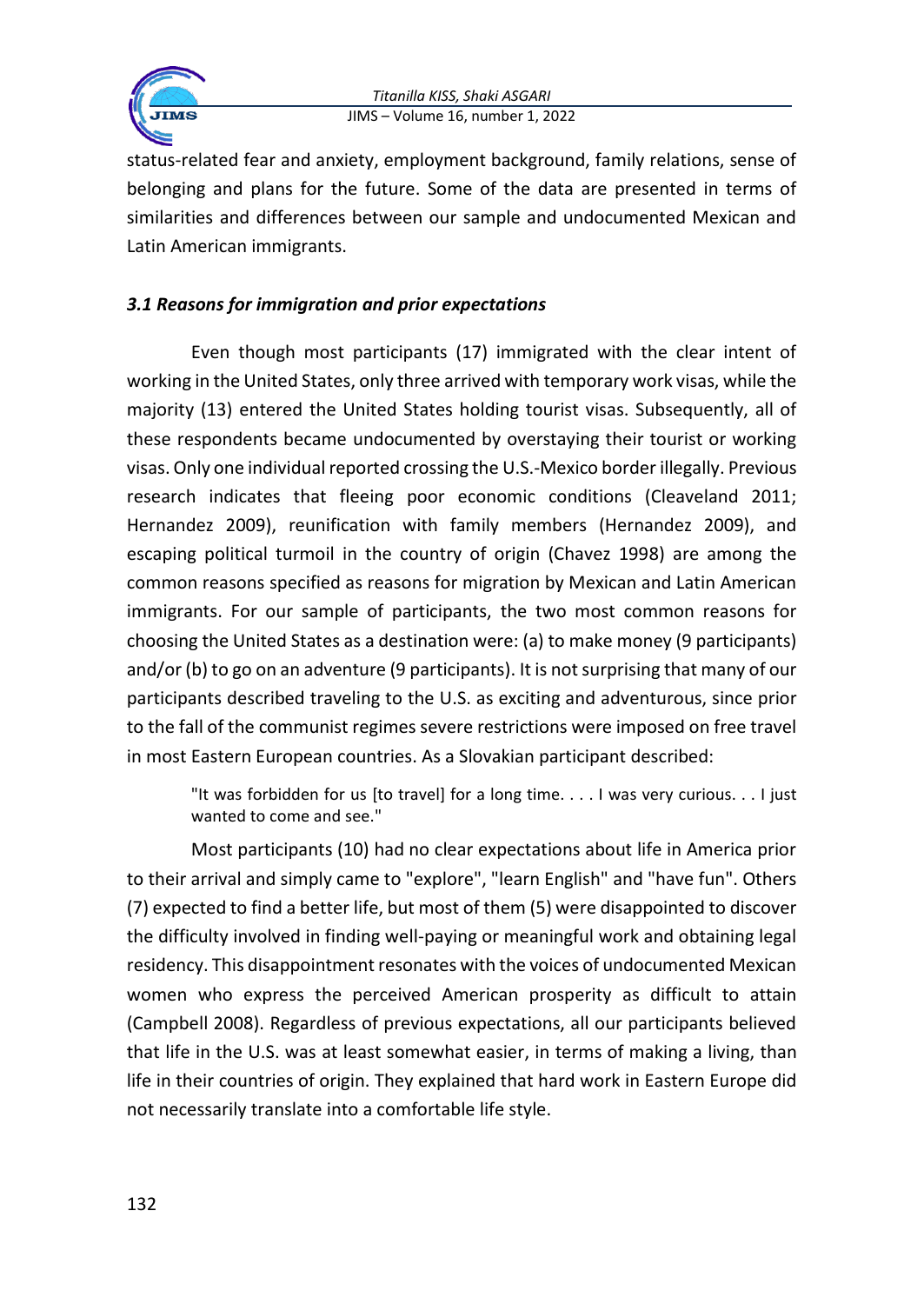

" If you work, if you study. . . you can get your goal easier than in my country. If you study in my country and you want some job, it's so hard to get it." (Slovakia)

"If, on [sic] Hungary you have a job, you just survive, but here if you have good job and you have good money, you can do things and go further." (Hungary)

"Financially, you can do a lot better in this country. . . people in my country struggle to travel. . . do not dine outside. . . you know everybody cooks. . . there just isn't enough money to go outside and eat in a restaurant. . . like we do here." (Slovakia)

In contrast, relevant reports indicate that for undocumented Mexican immigrants residing in the United States does not seem to ease socioeconomic difficulties. Some undocumented Mexican immigrants, for example earn low wages in exchange for working long hours and are forced to make personal sacrifices for their family and children (Campbell 2008; Cleaveland 2011).

In our sample, 4 participants stated that they came searching for a better life suggesting that they had originally intended to remain in the U.S. for an indefinite period of time. None of the participants stated that they traveled to the U.S. for the purpose of permanent resettlement.

The majority (12) of participants sampled intended to return to their countries of origin after living and working in the U.S. for a few months up to a maximum of 4 years, whereas the rest had come without any clear plans about their length of stay. However, all of our participants indicated that they stayed longer than they had originally intended because they became accustomed to the life style and/or settled down and established families.

" I start [sic] to have a life which I never had before. . . I was able to afford to live on my own, have my own TV, have my own room, have my own car, go on vacation around the States." (Hungary)

"I did the internship program for the 18 months. . . I had friends. . . I was like stay a little bit longer, little bit longer. . . then you have kids and then it's like what are we gonna do?" (Slovakia)

Similarly, Mexican migration to the United States has always been circular in nature until the militarization of the border (Massey, Durand, and Pren 2014). Most undocumented Mexican immigrants have no intentions of permanent settlement in the United States, rather they plan to work, earn money, and in some cases allow their children to complete their schooling before they return to their native land (Campbell 2008; DeLuca, McEwen, and Keim 2010). Many undocumented Mexican and Central American immigrants also report having stayed in the United States due to having adapted to the American life style (Chavez 1991).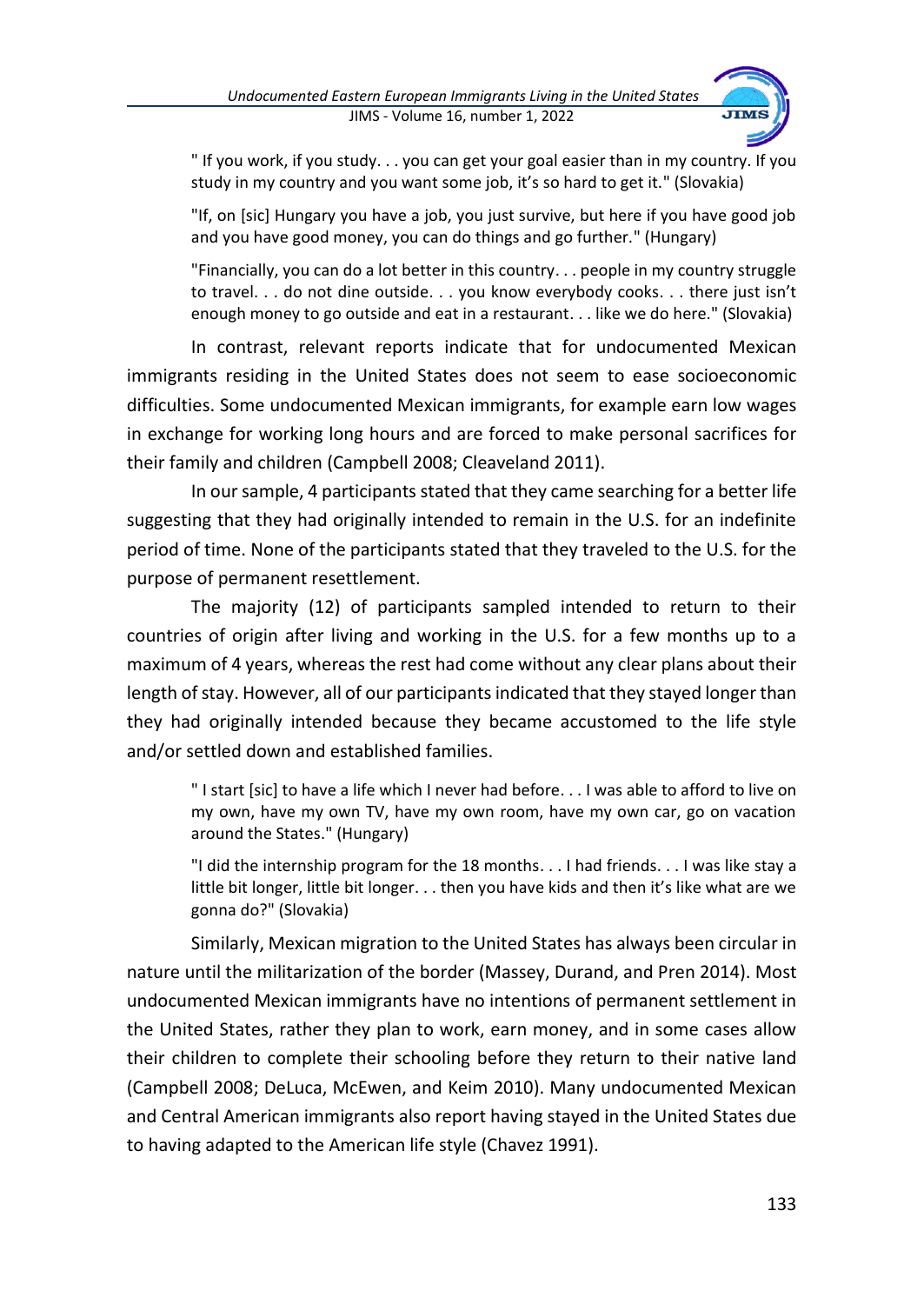

Many of our participants (12) stated that they enjoyed the quality of life and high standard of living that the U.S. offered. They reported enjoying the diversity of the United States' population (6), its natural resources and beauty (6) and employment opportunities (6). Overall, the majority of participants (13) were happy with their decision to migrate and those who experienced reservations about their decision to migrate (5) did so primarily due to their inability to obtain legal residency.

# *3.2 Psychosocial experiences*

# *3.2.1 Status related anxiety*

Many everyday tasks such as opening a bank account or getting a driver's license placed the participants at risk of detection and potential deportation. Most of our participants (16) reported stress-related experiences, including daily fear of being detected by authorities, continuous feelings of anxiety and a generalized sense of vigilance or uneasiness.

"If you are an illegal resident, then it's not easy at all. . . everywhere you go they ask you for the social security number and without the social security number you can do really nothing. So, I'm talking about school, I'm talking about getting like credit for the car. . . even applying for the debit card at the bank." (Poland)

"You can't drive, you are always under stress. . . someone can pull you over. . . you don't have what is required. . . but you can't really get it." (Poland)

"When you see the police car. . . your heart starts to beat like ten times faster. . . to think about what can happen when I have my son in the car. . . it's just stressful.'' (Hungary)

"I remember once someone whispered that there's immigration in town and they are looking for, you know, illegal immigrants. . . I remember the entire restaurant leaving. There was only the manager left and one cook that was legal. All the other employees left. . . that was scary as hell. . . I remember running in the street and changing my clothes, so nobody can see me in black [uniform]." (Poland)

While fear of deportation is a common theme in the accounts of undocumented Mexican and Latin American immigrants as well (Chavez 1998; Simon and DeLey 1984; Sullivan and Rehm 2005), deportation may become a reality more often for Mexican and Latin American immigrants than their Eastern European counterparts (e.g., Romero 2008). Some of our participants were well aware of the difficulties compounded by the influence of race on the lives of undocumented Mexican and Latin American immigrants.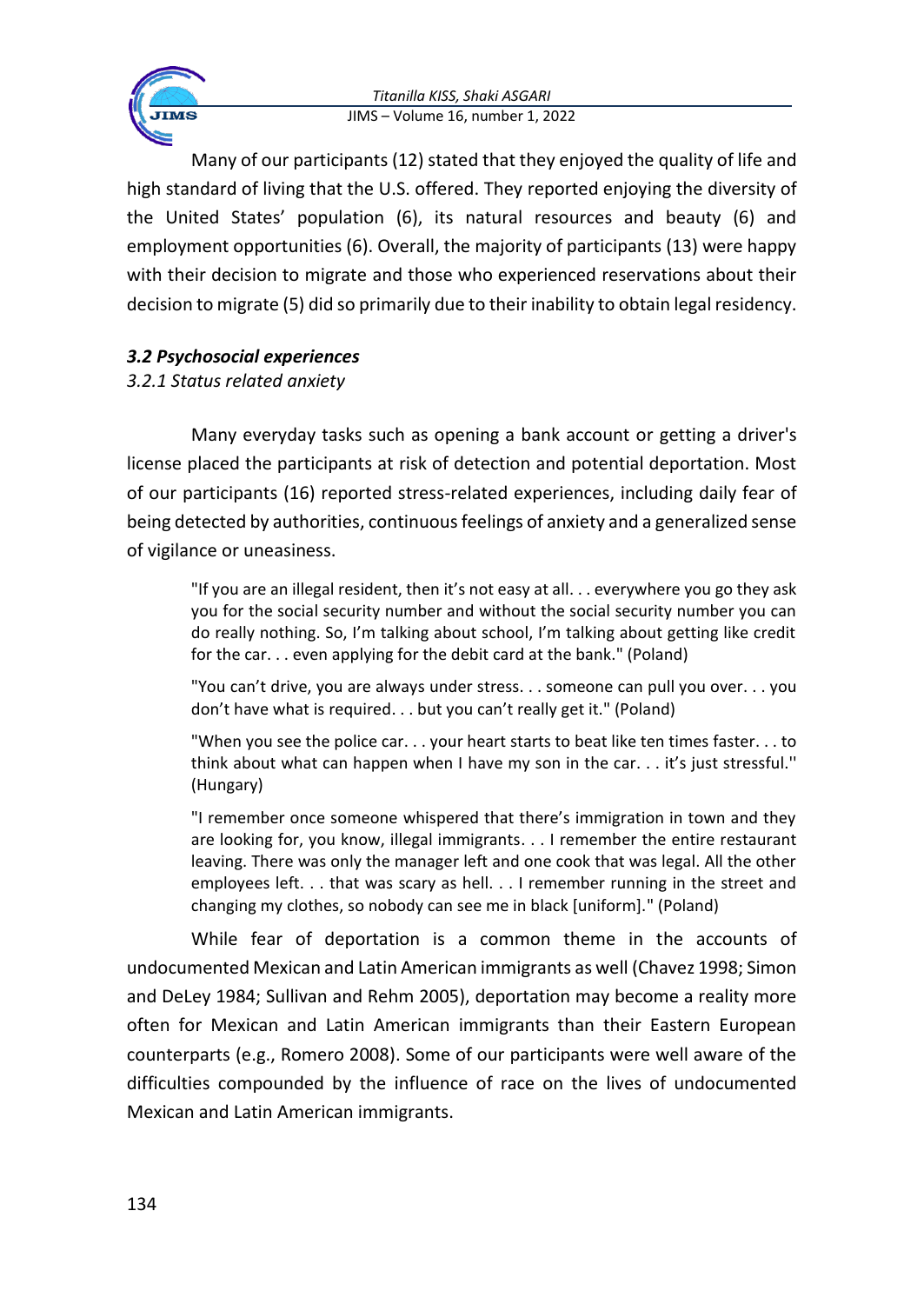

"I'm a white person, so no one really can tell if I'm legal or not by looking at me. . . if you're driving a car and you're me, no one is gonna suspect that you are illegal. If you look Hispanic, the first thing they are gonna ask is for your identity." (Poland)

# *3.2.2 Experience with discrimination and/or maltreatment*

Most participants (14) have had interactions with the police due to traffic violations or car accidents. The majority (13) evaluated these interactions positively and felt that they were treated fairly by police officers. This is a sharp contrast with the interactions of non-White undocumented immigrants with the law enforcement. Many undocumented Mexicans and Central Americans fear public officials, including police officers who often work in conjunction with immigration authorities. These immigrants avoid calling the police at times of need for fear of repercussions including the very real possibility of deportation (Menjívar and Bejarano 2004).

All participants have had interactions with health care providers and the majority (16) described their overall experience as mostly positive. Only 2 individuals described their experience with health care providers as negative. One was refused services due to lack of insurance and unwillingness to pay in advance of treatment and the other had concerns about unnecessary and costly medical tests ordered by his doctor.

All participants with American-born children received financial assistance from social service agencies in the form of food supplements and/or health insurance for their children. These participants evaluated their experience as positive.

Most participants (15) did not have any interaction with the Immigration and Naturalization Service (INS). Only 3 participants reported personal interactions with the INS. In one case the participant was pulled over at a checkpoint and after stating that she was not a legal resident, she was allowed to leave without any further consequences. In two other cases, the individuals were trying to change their visa status and described their experience as disappointing or unfair.

Most participants (16) had interactions with educational institutions through ESL classes, college courses or participation in their children's school programs. More than half of these participants (10) reported their experience as positive and were happy with free ESL classes, helpful teachers and small classes. The remaining (6) participants had either mixed or negative comments in terms of their interaction with educational institutions. These individuals viewed the American education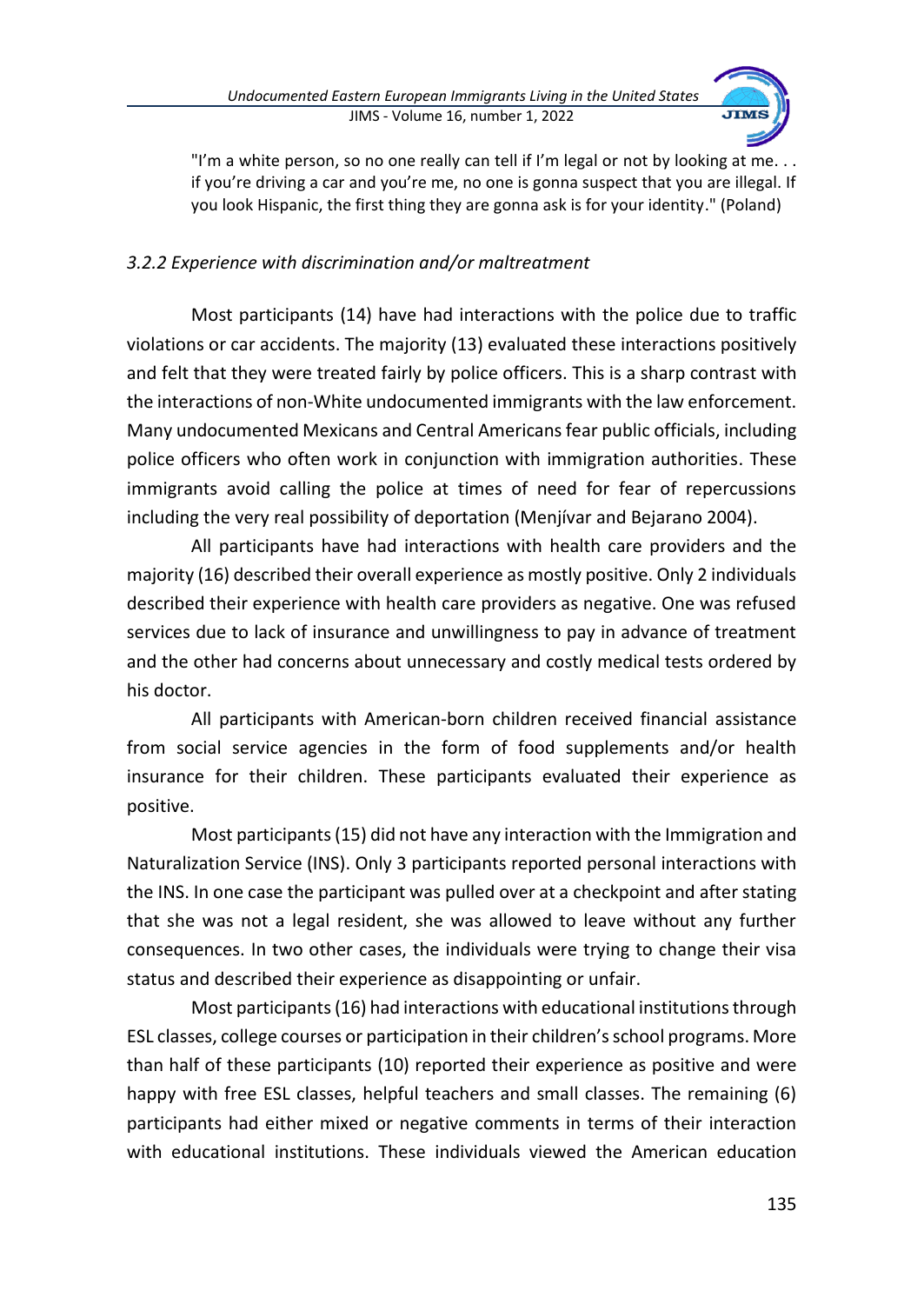

system as less rigorous compared to the European education system. In addition, the high cost of a college education was mentioned as a negative characteristic of higher education in the U.S.

# *3.2.3 Work experiences*

All male participants and 8 of the female participants were gainfully employed. Although some of the participants (8) had two or more years of college education and some (5) had professional training in cosmetology, culinary arts, etc., the majority (12) worked in fields that traditionally employ undocumented workers (i.e., construction, unskilled restaurant work, housekeeping, and babysitting). Only 2 individuals held skilled or semi-skilled jobs (i.e., sales). Seven of these participants expressed that given the opportunity they would most likely further their education, seek vocational training and most of them (13) expressed the desire to change jobs.

"I have motivation, I wanna do something. . . First you have to learn the language, you have to get used to living over here, then after a while I think every normal people has some kind of motivation to do more." (Hungary)

"I do have a degree from the business [sic], the hotel management so I might look into that field. . . I don't wanna end up. . . babysitting for another thirty years. . . I would go back to school and start something." (Slovakia)

Limited employment options (i.e., cleaning, farm work, landscaping, babysitting, etc.) was more of a concern than the salary associated with these positions. Furthermore, our participants believed that most Americans would not be interested in the type of hard and low-skilled jobs undocumented immigrants held.

"You started from scratch. . . . After you get to a point. . . you don't move anywhere. . . you don't improve. . . you just stay the same, doesn't matter if you make money. . . Money doesn't make you happy after a while." (Poland)

"Americans don't like to go to the fields and do, you know, pick up vegetables or fruits and stuff like that. I work in a restaurant, no American would go to the kitchen or the dishwasher. . . In restaurants you can see American do like server and bartender. . . but wouldn't just cut up the veggies. You don't get that much money for that job and it's not a fun job or a job who [sic] requires any knowledge. . . . You can just step in the kitchen and you can do this, and you not gonna get that much money. . . . The busboys in my restaurant, they get for one full day, starting ten o'clock till ten at night, they get 53 dollars." (Hungary)

Participants also expressed job dissatisfaction due to their inability to open or extend their own businesses (6) and the lack of employment benefits (6).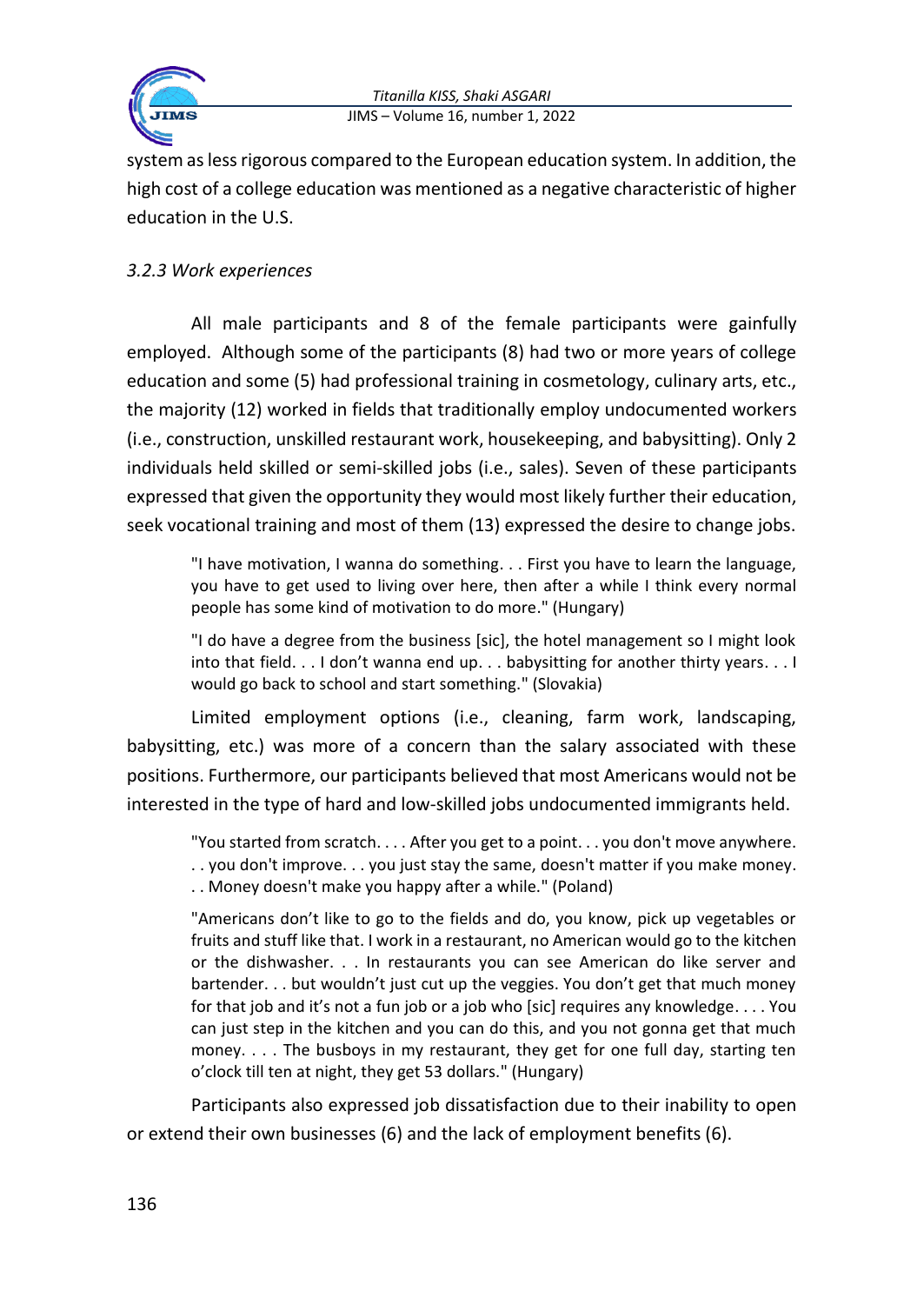

"My business is small. . . I don't want to make anything big. . . I don't want to leave everything here." (Hungary)

"We don't have any benefits. . . We cannot get money from government. . . We are illegal, then we need to work harder. . . sometimes we need to work double hard than the regular Americans." (Slovakia)

# *3.2.4 Sense of belonging*

Most participants (13) believed that they contributed to the social and economic infrastructure of the U.S. society by working, paying taxes, raising children, participating in social and educational events and developing friendships and social connections. Despite this belief, an impeded sense of belonging was a recurring theme throughout the interviews.

Eight of the participants felt they were not a part of U.S. society, didn't belong and used the words "temporary" and "additionally" in self-reference.

"I feel I don't belong here. . . I'm not an American citizen. . . I don't even have a Green Card. . . I'm here just temporary." (Hungary)

Marginalization and feelings of isolation are major stress factors for undocumented Mexican immigrants as well (Sullivan and Rehm 2005). Legal status is often cited as a major reason for feelings of isolation and detachment from the community by Latin American undocumented immigrants (Chavez 1991).

Ten participants felt that that they were not equal to others due to their very restricted rights, with some expressing that their fundamental human rights to freedom and equality were being violated.

"We are kind of like locked here. . . We cannot go out, we cannot travel. . . . We cannot enjoy that freedom like everybody talking about [sic]. . . There is a freedom, but not a real freedom." (Slovakia)

"You are just a nobody here. You have no rights, you have nothing. Anybody can do anything to you. You are not even here, don't even exist." (Hungary)

Due to reported difficulties in obtaining legal status, some participants (5) had already decided to leave the U.S. in the near future, but the remaining individuals did not have any clear future plans. The majority (16) felt that obtaining permanent residency or citizenship would make them at least partly feel more like an American. Five believed that having legal residency would make them feel as if they belonged and would provide further motivation to assimilate. The relationship between being a legal resident and feelings of "belonging" and "citizenship" was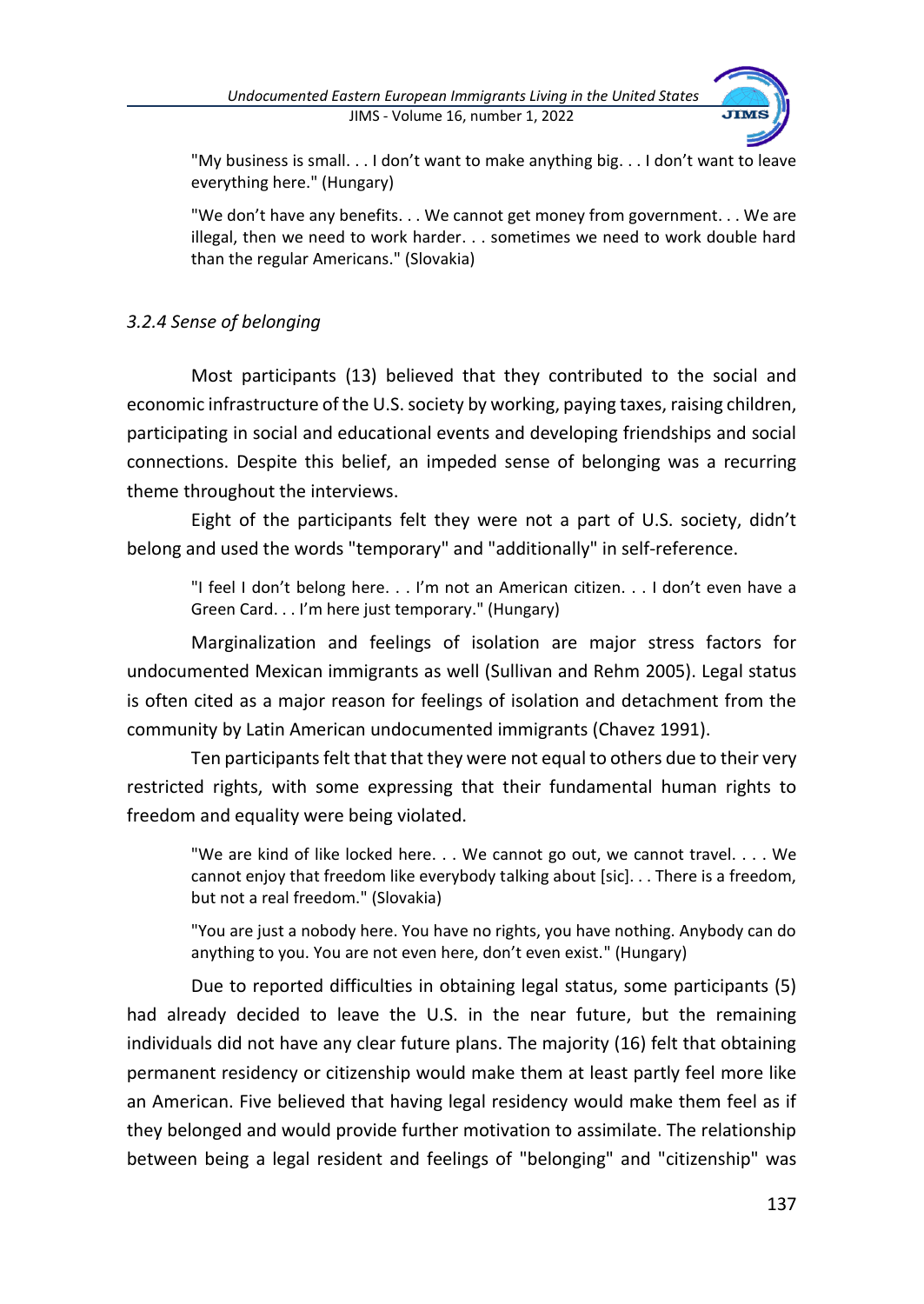



expressed in the following manner:

"You have the right just as they do. . . . Nobody can mess with you anymore. . . . You are accepted already by the country." (Hungary)

"What can make me American? Truly, just a piece of paper, because in my heart, I am American already." (Slovakia)

# *3.2.5 Freedom to travel and family relations*

All participants (15) who had immediate family members living in their countries of origin kept in touch and as many as 13 reported talking to their family members at least once a week. Seven participants have been visited at least once a year by a family member since their arrival to the U.S., however none of them have been able to visit their country of origin. Even though none of the participants were separated from their children, they nevertheless experienced painful separation from parents and family.

"I miss my parents and it's really hard on me. . . My mom was here, my dad was not. . . He is not able to make it here. . . . This is the hardest part of it. You want to go so badly and you just cannot go." (Slovakia)

"Basically when you move that far and you can't visit back and forth, they split up family. . . You don't really have foundation here. . . no foundation there anymore." (Hungary)

Negative psychological outcomes of painful separation from children and family members among the undocumented Latino/a parents have been welldocumented (Sternberg and Barry 2011; Walter, Bourgois, and Loinaz 2004). Restricted mobility and inability to visit family and children is also a major source of stress and emotional hardship for undocumented Mexican immigrants (Sullivan and Rehm 2005).

# *3.2.6 Future plans*

Finally, we asked our participants about their plans for obtaining legal residency. Four participants were hoping to be sponsored by family members or employers in order to obtain a Green Card. The remaining participants (14) believed that under the current immigration laws, their chances of obtaining legal residency were quite slim. Among these, 11 participants viewed marrying a U.S. citizen as the only option toward legal residency.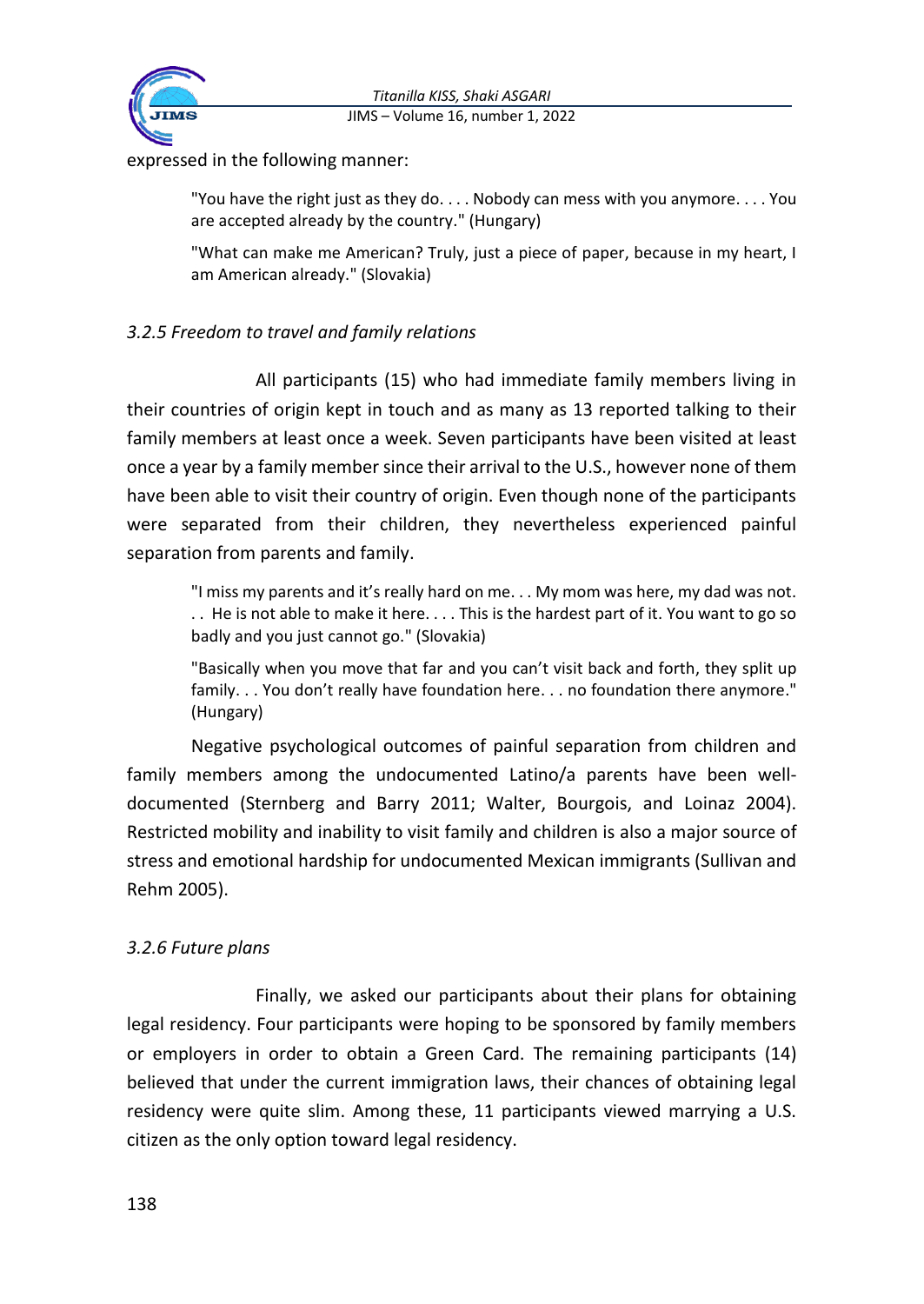

"I could just get married. . . but it's really. . . not working for me. . . . This is not like really me. . . but there is no other way. . . I didn't think about this, but now sometimes I think about that too." (Hungary)

"Last year we [my husband and I] got divorced, hoping that we can find someone [an American citizen] to marry us. . . . We also talked to the lawyer about. . . the options and at this moment, there is nothing really you can do. . . The only option is to get married." (Poland)

All participants believed that their lives would be much improved if the U.S. government was to institute new immigration laws or policies that allowed illegal immigrants to obtain some form of legal residency or work permit. They believed such laws/policies could generate tax revenues and utilize untapped talents and skills of the undocumented population.

Even though participants emphasized the benefits of legalization, most (17) were not in favor of granting general amnesty to all unauthorized immigrants. They believed that employed and tax-paying immigrants who have been living in the U.S. for some time and those with no prior criminal record and a certain level of education and English proficiency should be given priority for receiving U.S. permanent residency. Most (13) emphasized that drug and human traffickers, those hiding in the U.S. to avoid criminal prosecution in their native countries and individuals who abuse the American social services are harmful to the U.S. socioeconomic infrastructure.

### **4. Discussion**

Our study's attempt was to contribute to the existing immigration research by exploring the personal experiences of the unauthorized Eastern European U.S. residents. By highlighting the personal experiences of this under-studied immigrant group, we hoped to highlight the diversity of the U.S. undocumented residents. Adopting a target perspective in studying undocumented immigrants (Lee 2012) enabled us to report first-hand accounts of motivational forces behind migration and psychosocial ramifications of living as undocumented residents.

Our interviews revealed that the majority of the participants in our sample had entered the United States legally, holding a tourist or a work visa. This is in stark contrast with reports of undocumented Mexican immigrants who enter predominantly through crossing the U.S.-Mexico border (Rivera-Batiz 2001). All our participants had entered the United States between 1991 and 2010 after the fall of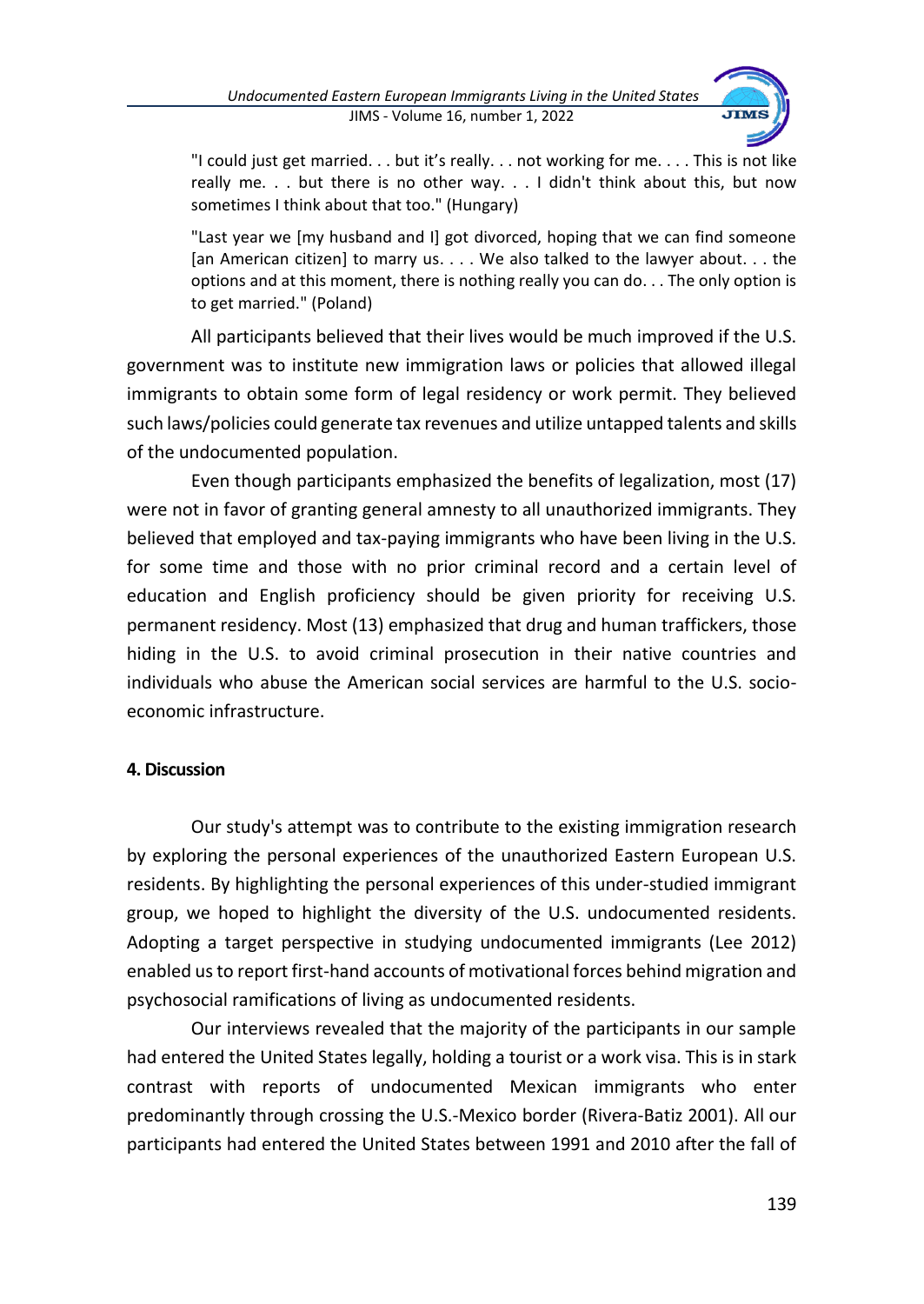

the communist regimes to take advantage of their newly-found freedom, mainly to explore America and/or to work temporarily with the intention of returning to their countries of origin within a relatively short period of time. In contrast, economic hardship and family reunification have been reported as some of the main reasons for Mexican migration (Cleaveland 2011; Hernandez 2009). Once in the U.S., most (17) of our participants had allowed their tourist or work visa to expire and had consequently become unauthorized residents. All participants expressed that they remained in the country because they either started a family or experienced a better quality of life in the U.S. compared to their countries of origin. Most participants had at least 12 years of formal education and a small number had college degrees. All participants owned U.S. bank accounts and most had some form of U.S. issued identification card such as a driver's license, tax ID, or social security card. Many of our participants owned assets both in the U.S. and in their countries of origin.

Although most of our participants did not experience any direct form of discrimination or maltreatment while interacting with various institutions, they reported emotional and socioeconomic stress in connection with their residency status. Fear of deportation, limited employment opportunities, inability to travel outside of the United States and impeded sense of belonging were among the most difficult challenges reported. Similar accounts are echoed in Gozdziak's (1999) study showing that although the racial makeup of undocumented Polish immigrants allows them to blend in with the general population of the U.S., these immigrants, nevertheless, experience daily stressors similar to their non-European counterparts, including fear of deportation, uncertainty about the future, and difficulty assimilating into the mainstream culture. Although fear of deportation seems to be a common theme among undocumented immigrants, due to their racial makeup, Eastern Europeans are less targeted by discrimination (Gozdziak 1999) and immigration raids (Romero 2008). Historically, European immigrants have been able to more easily assimilate into the American culture than other non-White immigrant populations (Smart and Smart 1995).

One of the biggest sources of frustration for our participants, especially women, was the realization that their legal status did not allow them the ability to move away from low-skilled employment despite their previous training, education and motivation. Relevant research indicates that Latino immigrants also express "being forced to accept low-paying jobs" and experience difficulties in terms of obtaining "desired employment" and job promotions (Cavazos-Rehg, Zayas, and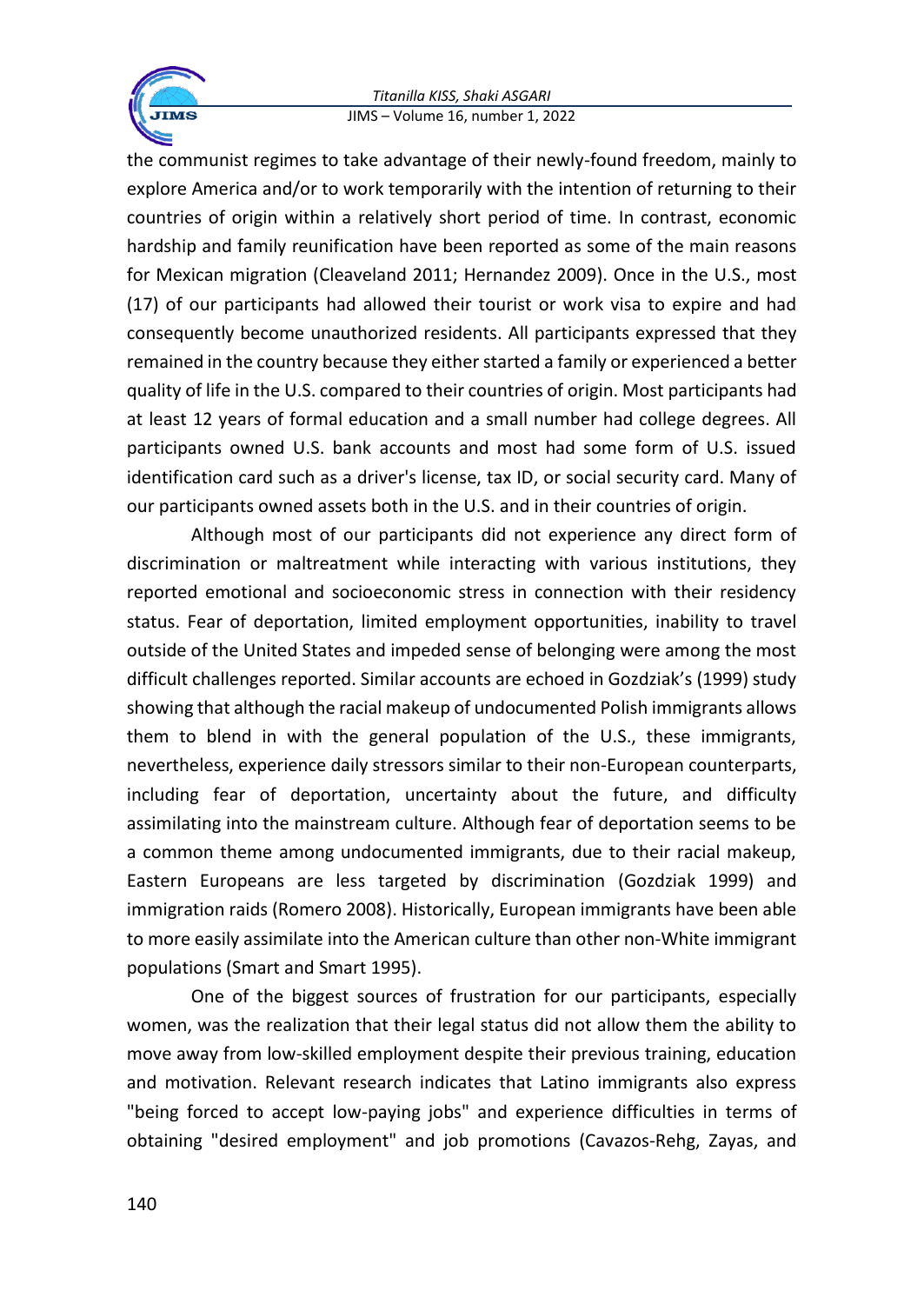

Spitznagel 2007, 1130). Low wages did not seem to be a great concern among our sample of participants.

Most of our participants stated that legalization would facilitate socioeconomic and emotional assimilation by allowing them to explore job opportunities more in line with their interests, education and training. Furthermore, similar to Mexican and Central American immigrants (Chavez 1991), our participants indicated that legalization would enable them to feel more as a part of their adopted country and more accepted by their community. Our participants indicated that they experienced major challenges in terms of assimilation into their adopted country. Recent studies suggest that unauthorized immigrants tend to remain marginalized regardless of their willingness to assimilate (Chavez 1991) and can at times encounter what Chavez (2007, 193) calls a "schizophrenic context" of reception, experiencing both inclusion and exclusion in the adopted country. On the one hand, these immigrants develop strong connections to the United States through establishing families, raising their American-born children and working (Chavez 1994) and on the other hand, as described by McGuire and Georges (2003, 191), they have "no official right to exist within the political-legal-geographic boundaries of the country in which they live." They are stripped of many of their basic human rights and neither benefit from nor feel protected by governing laws and policies (De Genova 2002). Most of our participants stated experiencing a peripheral existence and believed that their basic human rights of equality and freedom were ignored. In describing themselves, they used terms such as "temporary", "additionally", or "under" American citizens. This suggests that even though the racial make-up of Eastern European undocumented immigrants may allow them to more easily blend in and/or to be accepted by American society (Gozdziak 1999; Smart and Smart 1995), their race does not provide them with a sense of belonging.

Another major difficulty encountered by undocumented immigrants is reunion with family members (Sullivan and Rehm 2005). For example, many Latino/a immigrants are forced to leave children and spouses behind (Sternberg and Barry 2011; Walter, Bourgois, and Loinaz 2004). Although, none of our participants had to leave behind a spouse or children, most had immediate family members still remaining in their own native countries. The inability to visit family members was reported to have caused strained family relationships.

Finally, many of our participants reported experiencing or having had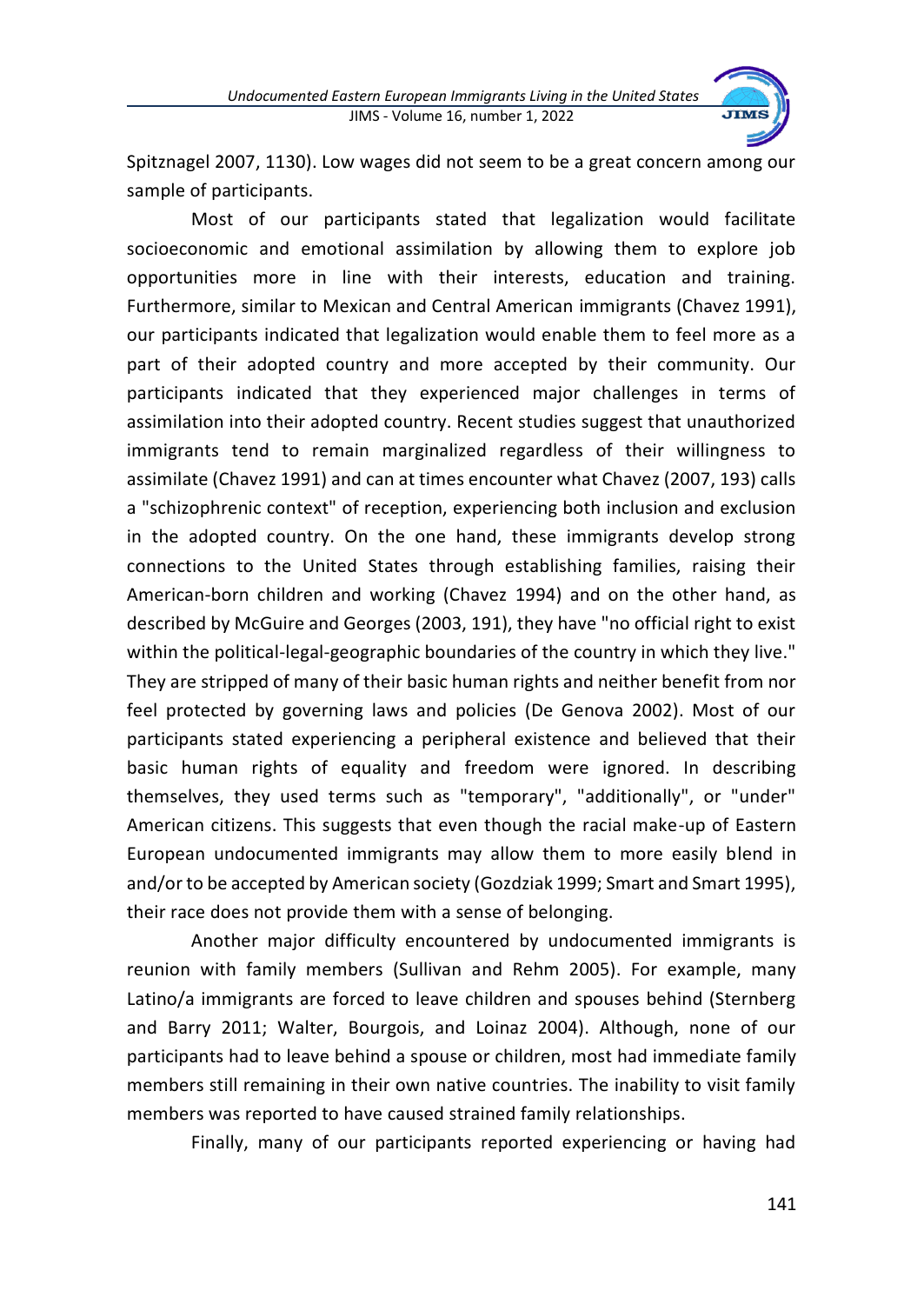

experienced chronic stress, as well as sleep-related problems including nightmares, generalized feelings of apprehension and vigilance associated with fear of detection and deportation. For the undocumented immigrant, fear of apprehension and deportation can not only make relatively routine activities like driving to work challenging and precarious (De Genova 2002), but it could also adversely influence the immigrant's cognitive functioning and social and emotional livelihood (Arbona et al. 2010). Lack of legal status can also have far-reaching psychological consequences that have not yet been adequately measured or understood (Sullivan and Rehm 2005). We suggest that research involving focus groups or individual interviews might enable investigators to develop measures and techniques to better understand some of the psychological consequences of undocumented status.

It is difficult to generalize the findings of our study for several reasons. Due to the nature of our research, we were not able to access or randomly select a large number of Eastern Europeans for participation in personal interviews. The participants were recruited from two U.S. states, Connecticut and New Jersey, which does not necessarily render our sample representative of the unauthorized Eastern European population of the U.S. Experiences of unauthorized immigrants in other states (i.e., Alabama, Arizona etc.) may be quite different in comparison to that described by our participants.

In addition, our sample was restricted to subjects who spoke English well enough to be interviewed. Relevant research draws a nexus between lack of fluency in English and lower earnings for both Mexican and non-Mexican unauthorized immigrants (Rivera-Batiz 2001). We suggest that unauthorized immigrants with less English proficiency may face even more difficult circumstances in terms of emotional, social and economic adjustment.

Finally, while there are similarities between the experiences of undocumented immigrants from Eastern Europe and Mexico or Latin America, the added component of race poses an additional challenge for undocumented Latino/a immigrants compared to that of Eastern European immigrants. Undocumented status clearly limits job opportunities, strains family relationships, influences assimilation and results in fear of deportation for all immigrants, but the degree of these effects seem to be different for Eastern European and Latino/a immigrants.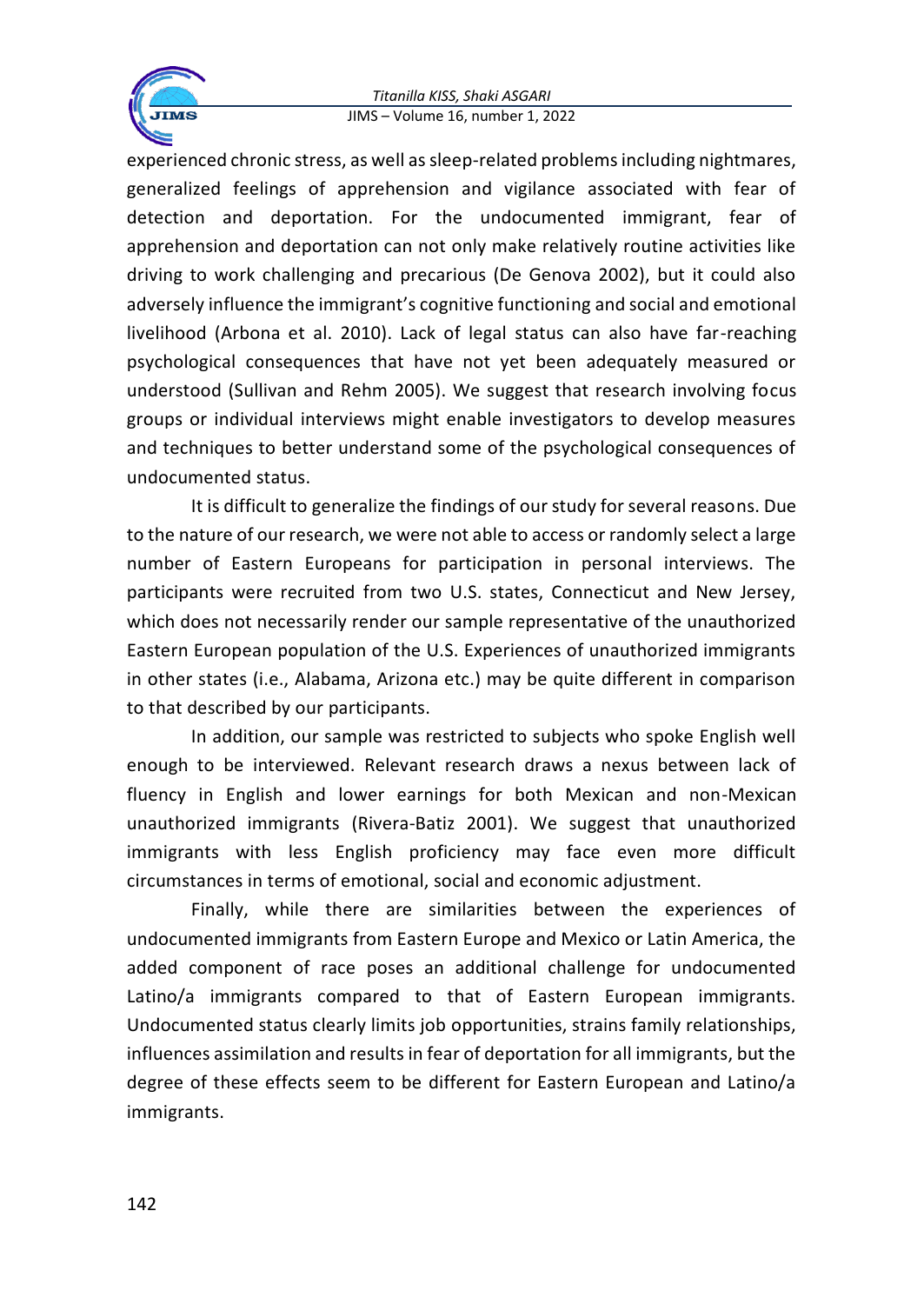

### **References**

- Abrego, Leisy J., and Roberto G. Gonzales. 2010. "Blocked Paths, Uncertain Futures: The Postsecondary Education and Labor Market Prospects of Undocumented Latino Youth." *Journal of Education for Students Placed at Risk* 15 (1-2): 144-57.
- Amuedo-Dorantes, Catalina, and Cynthia A. Bansak. 2005. "Access to Banking Services and Money Transfers by Mexican Immigrants." Discussion paper 05-03, Department of Economics, Center for Public Economics, San Diego State University, San Diego, CA., March 2005. Accessed August 4, 2015. http://www-rohan.sdsu.edu/dept/econ/WPSeries/WorkingPaper0503.pdf.
- Arbona, Consuelo, Norma Olvera, Nestor Rodriguez, Jacqueline Hagan, Adriana Linares, andMargit Wiesner. 2010. "Acculturative Stress Among Documented and Undocumented Latino Immigrants in theUnited States."*Hispanic Journal of Behavioral Sciences* 32(3): 362-84.
- Atkinson, Rowland, and John Flint. 2001. "Accessing Hidden and Hard-to-Reach Populations: Snowball Research Strategies." *Social Research Update* 33(Summer). http://sru.soc.surrey.ac.uk/SRU33.pdf.
- Belliveau, Michele. 2011. "Gendered Matters: Undocumented Mexican Mothers in the Current Policy Context."*Affilia: Journal of Women and Social Work* 26 (1): 32-46.
- Browne, Kath. 2005. "Snowball Sampling: Using Social Networks to Research
- Non-HeterosexualWomen." *International Journal of Social Research Methodology*8 (1): 47-60.
- Campbell, Wendy Sellers. 2008. "Lessons in Resilience:Undocumented Mexican Women in South Carolina."*Affilia: Journal of Women and Social Work* 23 (3): 231-41.
- Cavazos-Rehg, Patricia A., Luis H. Zayas, and Edward L. Spitznagel. 2007. "Legal Status, Emotional Well-Being and Subjective Health Status of Latino Immigrants." *Journal of the National Medical Association* 99(10): 1126-31.
- Chavez, Leo R. 1991. "Outside the Imagined Community: Undocumented Settlers and Experiences of Incorporation."*American Ethnologist* 18 (2): 257-78.
- ——. 1994. "The Power of the Imagined Community: The Settlement of Undocumented Mexicans and Central Americans in the United States."*American Anthropologist*96 (1): 52-73.
- $--$ . 1998. Shadowed Lives: Undocumented Immigrants in American Society. 2nd ed. Belmont, CA: Wadsworth/Thomson Learning.
- ——. 2007. "The Condition of Illegality." *International Migration* 45(3): 192-96.
- Cleaveland, Carol. 2010. "'We Are Not Criminals': Social Work Advocacy and Unauthorized Migrants." *Social Work* 55 (1): 74-81.
- ——. 2011. "'In this Country, You Suffer a Lot': Undocumented Mexican Immigrant Experiences." *Qualitative Social Work* 11 (6): 566-86.
- Cleaveland, Carol, and Leo Pierson. 2009. "Parking Lots and Police: Undocumented Latinos' Tactics for Finding Day Labor Jobs." *Ethnography* 10 (4): 515-33.
- De Genova, Nicholas P. 2002. "Migrant 'Illegality' and Deportability in Everyday Life." Annual Review of *Anthropology*31:419-47.
- DeLuca, LawrenceA., Marylyn M. McEwen, and Samuel M.Keim. 2010. "United States–Mexico Border Crossing: Experiences and Risk Perceptions of Undocumented Male Immigrants." *Journal of Immigrant and Minority Health*12 (1): 113-23.
- Faugier, Jean, andMary Sargeant. 1997. "Sampling Hard to Reach Populations." *Journal of Advanced Nursing* 26 (4): 790-97.
- Gomberg-Muñoz, Ruth. 2010. "Willing to Work: Agency and Vulnerability in an Undocumented Immigrant Network."*American Anthropologist* 112 (2): 295-307.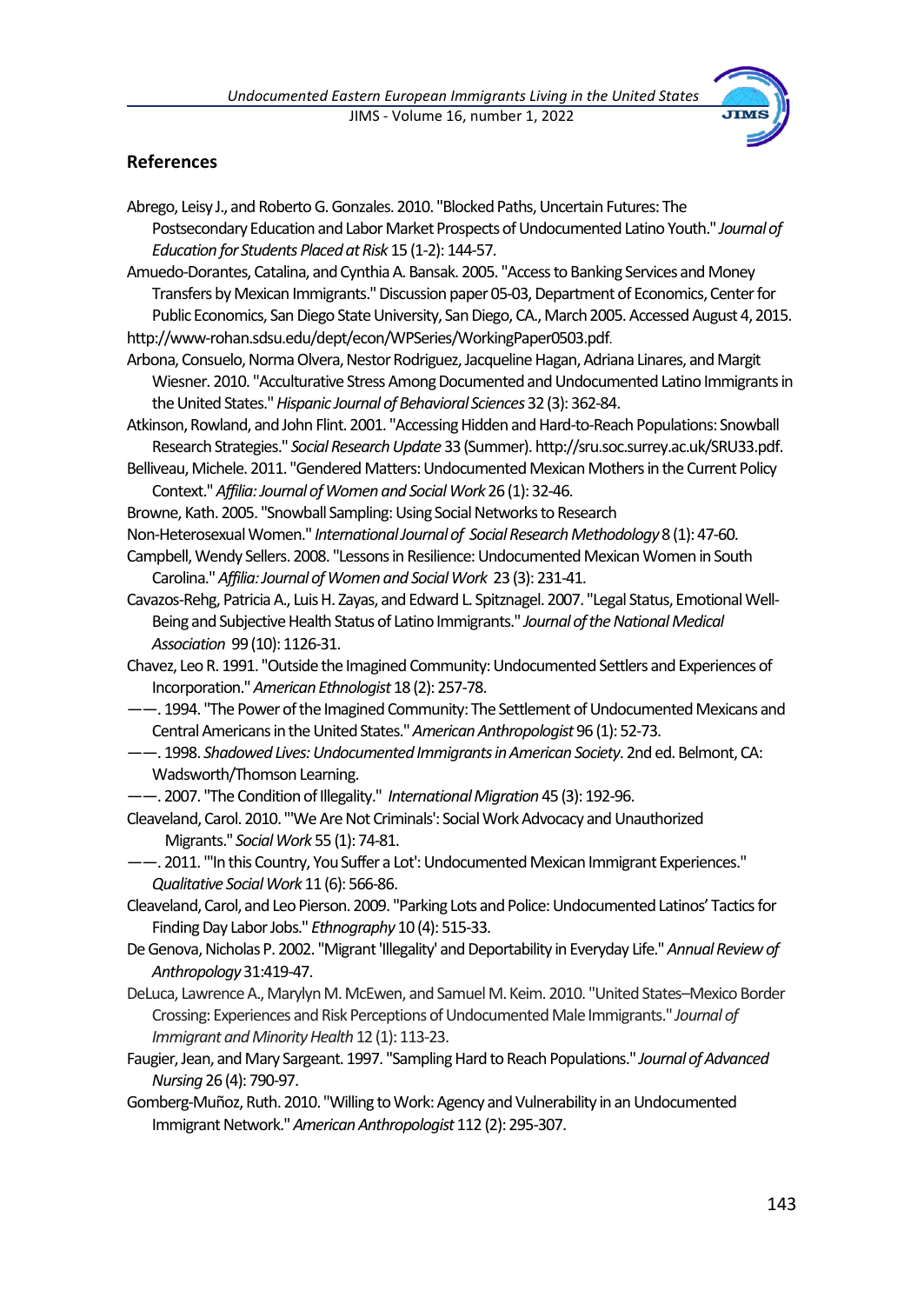

Gozdziak, ElzbietaM. 1999. "Illegal Europeans: Transients between Two Societies." In *Illegal Immigration*  in America: A Reference Handbook, edited by David W. Haines and Karen E. Rosenblum, 254-72. Westport, CT: Greenwood Press.

- Hendriks, Vincent M., and Peter Blanken. 1992. "Snowball Sampling: Theoretical and Practical Considerations." In *Snowball Sampling:A Pilot Study on CocaineUse,* edited byVincent M. Hendriks, Peter Blanken, and Nico F. P. Adriaans, 17-35. Rotterdam: Instituut voor Verslavingsonderzoek (IVO), Erasmus Universiteit.
- Hernandez, Edward. 2009. "An Exploratory Study of Undocumented Immigrants in a Suburban Northeast Community." PhD diss., The Graduate School, Stony Brook University. ProQuest (AAT 3393649).
- Hoefer, Michael, Nancy Rytina, and Bryan Baker. 2012. "Estimates of the Unauthorized Immigrant Population Residing in the United States: January 2011." Washington D.C.: U.S. Department of Homeland Security, Office of Immigration Statistics.

[http://dhs.gov/xlibrary/assets/statistics/publications/ois\\_ill\\_pe\\_2010.pdf.](http://dhs.gov/xlibrary/assets/statistics/publications/ois_ill_pe_2010.pdf)

- Lahman, Maria K. E., Bernadette M. Mendoza, Katrina L. Rodriguez, and Jana L. Schwartz. 2011. "Undocumented Research Participants: Ethics and Protection in a Time of Fear."*Hispanic Journal of Behavioral Sciences*33 (3): 304-22.
- Lee, I-Ching. 2012. "Adopting a Target Perspective in Undocumented Immigrants Research."*Analyses of Social Issues and Public Policy* 12 (1): 157-59.
- Massey, Douglas S., and Katherine Bartley. 2005. "The Changing Legal Status Distribution of Immigrants: A Caution." *International Migration Review*39 (2): 469-84.
- Massey, Douglas S., Jorge Durand, and Karen A. Pren. 2014. "Explaining Undocumented Migration to the U.S." *International Migration Review*48 (4): 1028-61.
- McGuire, Sharon, Sr., and Jane Georges. 2003. "Undocumentedness and Liminality as Health Variables." *Advances in Nursing Science* 26 (3): 185-95.
- Mehta, Chirag, Nikolas Theodore, Iliana Mora, and Jennifer Wade. 2002. "Chicago's Undocumented Immigrants: An Analysis of Wages, Working Conditions, and Economic Contributions."Chicago, IL: Center for Urban Economic Development, University of Illinois at Chicago.
- Menjívar, Cecilia, and Cynthia Bejarano. 2004. "Latino Immigrants' Perceptions of Crime and Police Authorities in the United States: A Case Study from the Phoenix Metropolitan Area." *Ethnic and Racial Studies* 27 (1): 120-48.
- Migration Policy Institute. 2013a. "Country and Comprehensive Data." Washington D.C.: Migration Policy Institute. Accessed August 20, 2013.

http://www.migrationinformation.org/datahub/countrydata/country.cfm.

-- 2013b. "Country and Comprehensive Data." Washington D.C.: Migration Policy Institute. Accessed August 20, 2013. http://www.migrationinformation.org/datahub/state.cfm?ID=US.

Ngai, Mae M. 2003. "The Strange Career of the Illegal Alien: Immigration Restriction and Deportation Policy in the United States, 1921-1965." *Law and History Review* 21 (1):

69-108.

- Passel, Jeffrey S., and D'Vera Cohn. 2011. "Unauthorized Immigrant Population: National and State Trends, 2010."Washington D.C.: Pew Hispanic Center.
- https://www.pewresearch.org/hispanic/2011/02/01/unauthorized-immigrant-population-brnationaland-state-trends-2010/.
- Perez, William, Roberta Espinoza, Karina Ramos, Heidi M. Coronado, and Richard Cortes. 2009. "Academic Resilience Among Undocumented Latino Students."*Hispanic Journal of Behavioral Sciences* 31 (2): 149-81.